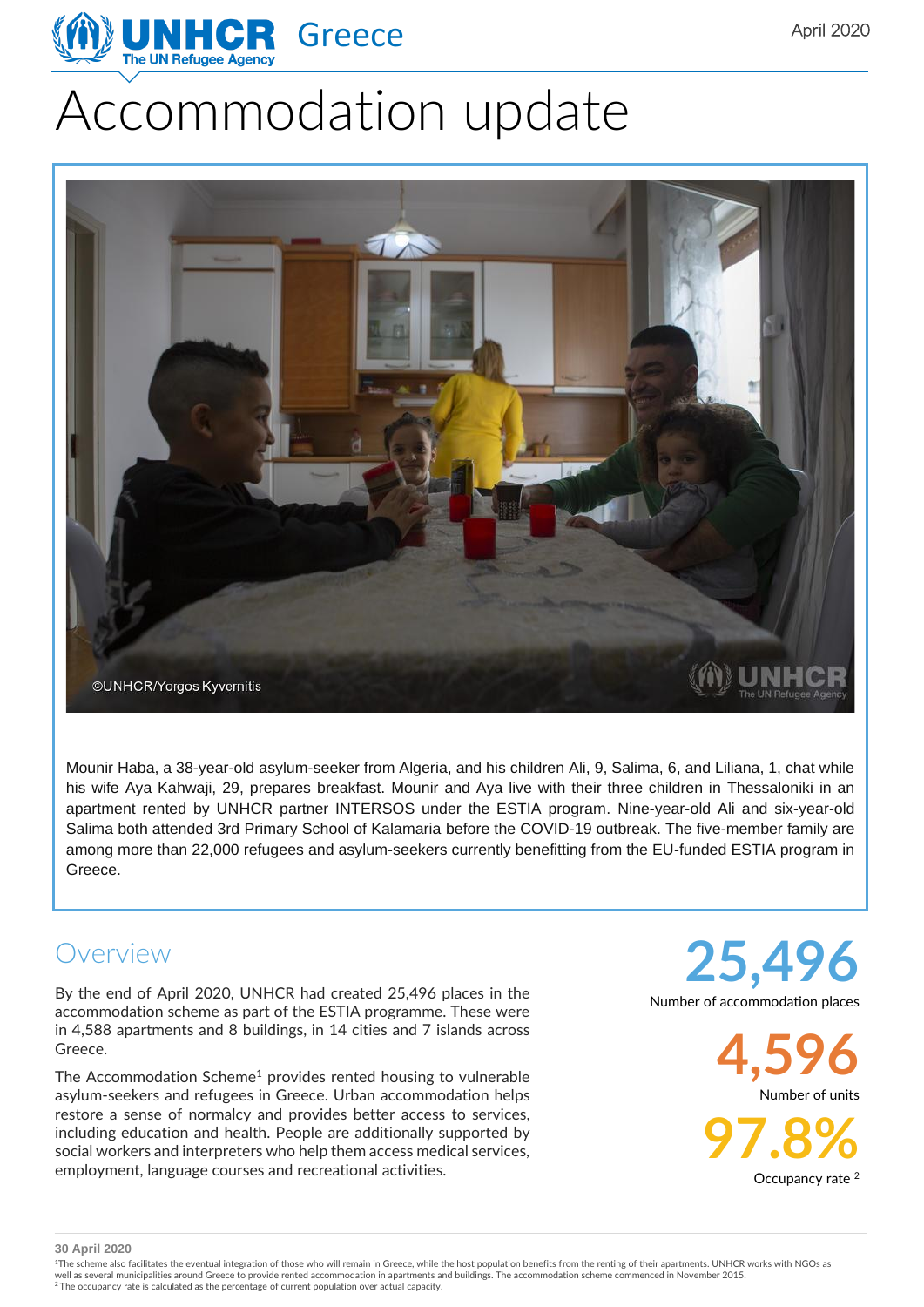## Demographics

In total, since November 2015, 66,941 individuals have benefitted from the accommodation scheme. 22,395 people were accommodated as of the end of April 2020, 6,534 of whom are recognized refugees. 51% of the residents are children. The clear majority of those accommodated are families, with the average family size of four people. More than one in four residents have at least one of the vulnerabilities that make them eligible for the accommodation scheme. The three most common vulnerabilities are:

**11%** Serious medical condition

Single parent

**4%**





## Nationalities

The clear majority, 86% of individuals in the accommodation scheme are Syrians, Iraqis, Afghans, Iranians or Congolese (DRC). However, the individuals accommodated as of the end of April 2020 speak over 30 different languages as a mother tongue.

# Accommodation Type

Over four in five accommodation places are in apartments, and the rest in buildings.



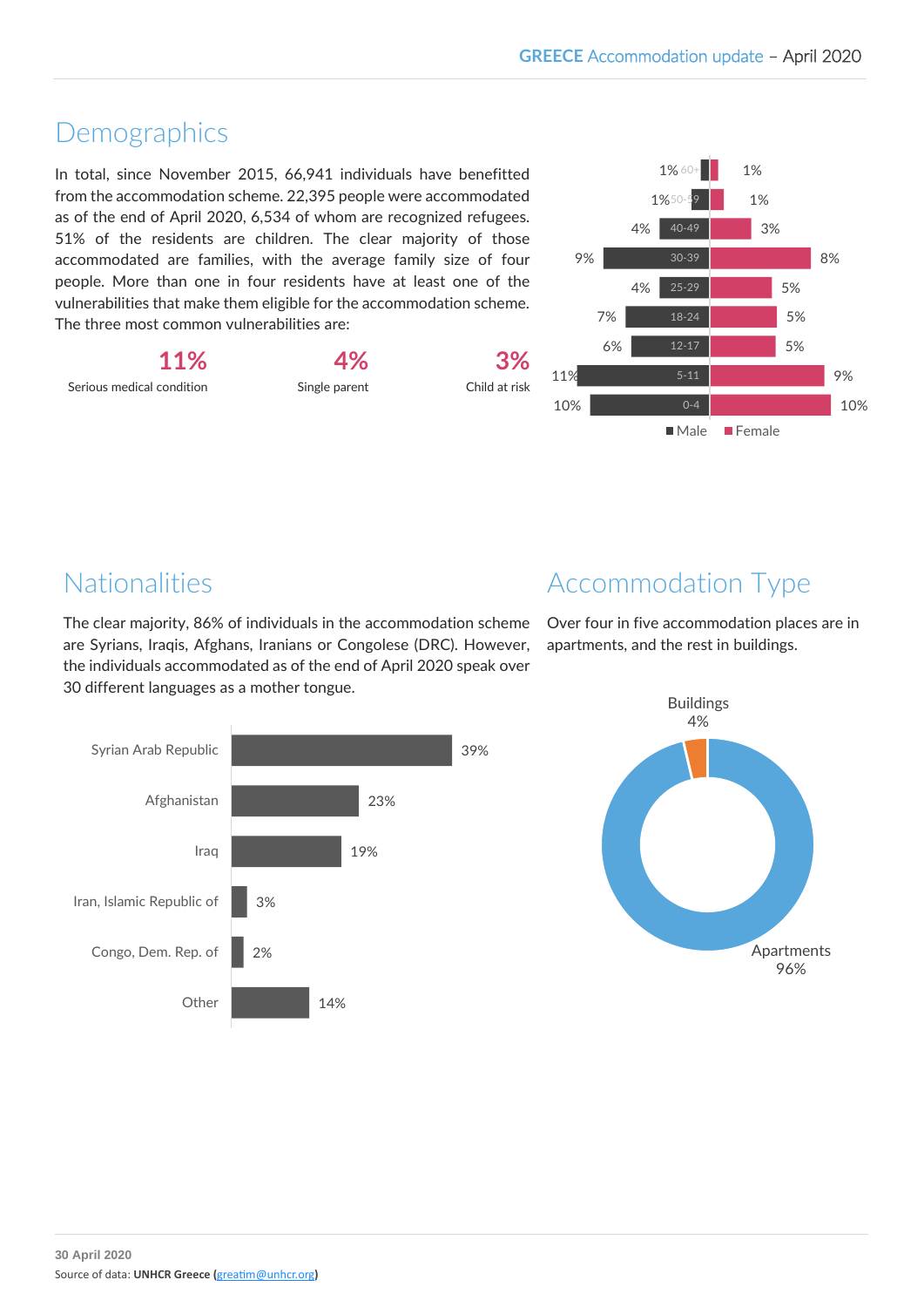## Partners

At the end of April 2020, UNHCR is implementing the accommodation scheme through 23 partnerships with 12 national and international NGOs and 11 municipalities. In total, partners managed by UNHCR provided 100% of the accommodation places in Greece.

Partners GCR (Greek Council for Refugees) and METAdrasi provide social, legal and interpretation support. EPAPSY (Association for Regional Development and Mental Health) provides mental health services to refugees and asylum seekers with severe mental health conditions and disabilities.

UNHCR's accommodation partners are NGOs Praksis, Nostos, Catholic Relief Services (CRS), Iliaktida, Solidarity Now, Arsis, Intersos, Omnes, Perichoresis, and the municipalities of Athens (ADDMA), Thessaloniki (MUNTHESS), Trikala (E-TRIKALA), Livadia (KEDHL), Larissa (DIKEL), Nea Philadelphia - Nea Chalkidona (KEDFX), Karditsa (ANKA), Tripoli (PARNONAS), Piraeus (KODEP), Tilos (TILOS) and a consortium of municipalities in Crete (HDA).



TILOS, 1%

*My name is Elbazi Ilham and I am 33 years old. I came from Morocco and on April 2019 I was transferred to the camp of Filippiada. After a month and while I was 8 months pregnant, I moved on ESTIA Program of ARSIS Thessaloniki. My social worker and her colleagues helped me with all the necessary medical examinations and a month later I gave birth a healthy and beautiful baby girl. I have great relationships with my neighbors, who love my daughter and gave us a baby stroller as a gift for her birth. Unfortunately, I didn't have the chance to learn Greek so far, but I would like to start lessons as soon as possible and find a job, in order to build a new life here for me and my daughter.*

33-year-old Elbazi Ilham from Morocco with her new daughter, live in an apartment in Thessaloniki rented as part of the ESTIA Program by UNHCR partner ARSIS.